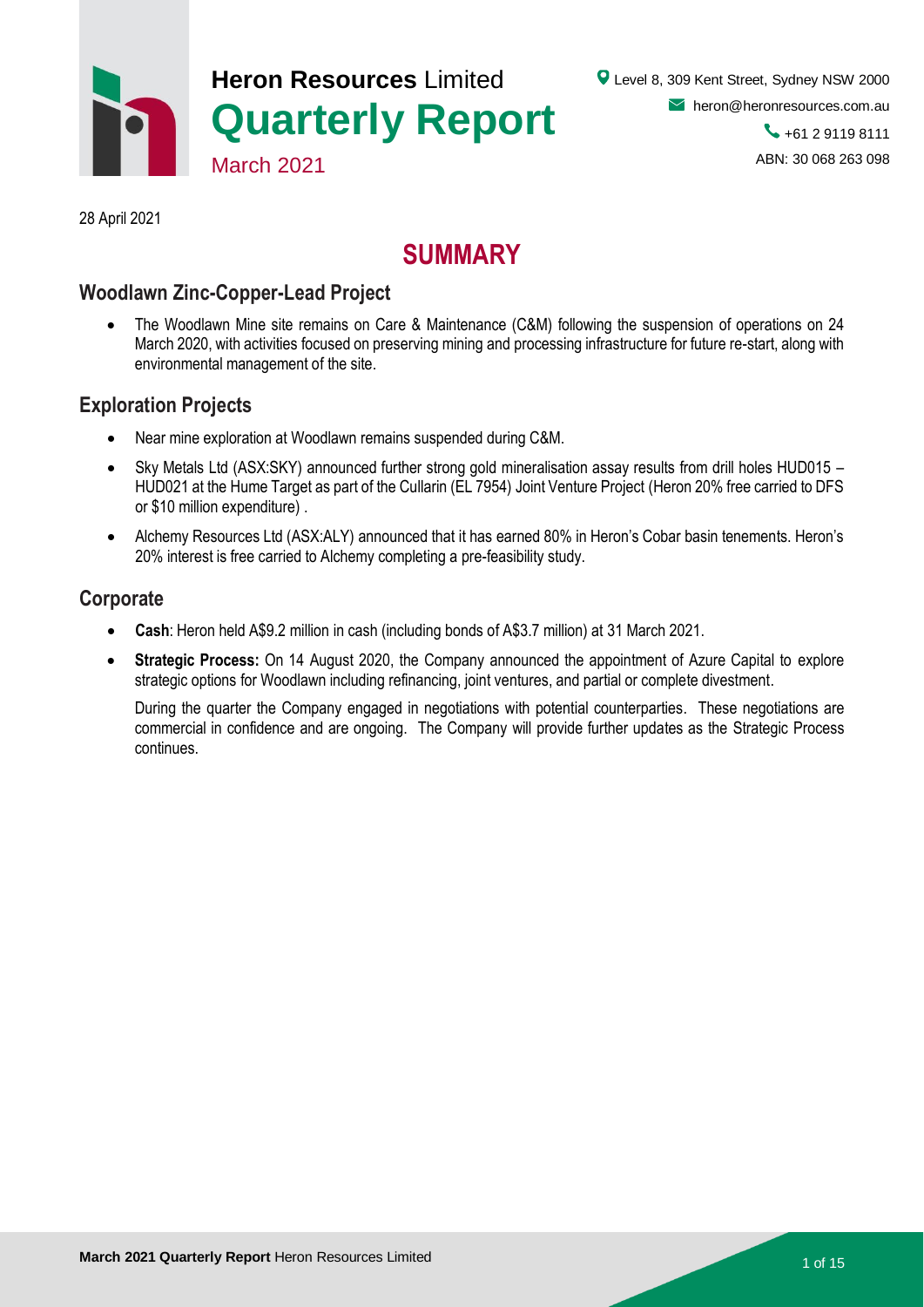

**Heron Resources Ltd ("Heron" or the "Company") is pleased to provide its report for the December 2020 quarter.**

## **WOODLAWN ZINC-COPPER PROJECT**

Heron holds a direct 100% ownership of the mineral rights at the Woodlawn Mine site situated 40km south of Goulburn and 250km south-west of Sydney, in southern NSW, Australia.

Heron has developed the Woodlawn Zinc-Copper Project through planning, construction, commissioning and ramp up through to commercial production. Construction was completed in 2019 and the first lead and zinc concentrates were produced and shipped in September and October 2019.

## **Woodlawn Project – Operations Report**

On 24 March 2020, operations were suspended at Woodlawn due to travel and other restrictions imposed by Australian Federal and State Governments in response to the COVID-19 pandemic, and also to safeguard the financial position of the Company. The majority of employees and all contractors were demobilised following the announcement, and the site has remained in C&M since that time. All mine and process plant infrastructure assets are being maintained to a level that will support a re-start of operations. Regulatory compliance is being maintained along with stringent security, health, safety and environmental protection protocols. During the period in which the Company is undertaking the current Strategic Process, it is expected that mining operations and process plant production at Woodlawn will remain suspended.

Operational activities under C&M during the March quarter were:

- **Safety:** No injuries occurred.
- **Environment:** Planning for an alternative capping trial for long term rehabilitation of the tailings storage facilities in conjunction with Veolia was finalised during the quarter and early works commenced. The construction of the trial cells on tailings dam north (TDN) commenced in April.
- **Underground Mine:** There was no underground mine development or production during the quarter. Routine inspections, dewatering and ventilation to the base of the current mine development continued throughout the quarter. The mine remains in good condition, ready for a restart of operations.
- **Tailings Reclaim:** No tailings were reclaimed. Water levels on the historic and new tailings storage facilities are being managed in accordance with good geotechnical practice.
- **Process Plant:** There was no process plant production during the quarter. All plant facilities are being routinely inspected and maintained in accordance with a C&M program designed to ensure all plant is kept in a state of readiness for a restart of operations.
- **Concentrate Production/Sales:** There was no production or sales of concentrate during the quarter. Approximately 1,600 dmt of remnant lead and copper concentrates generated during operations was screened in preparation for sale in the June quarter.
- **Optimisation studies and key work programs:** A number of technical investigations and engineering programs continued or were completed during the quarter. These studies and programs were undertaken to identify value-adding opportunities in support of the current strategic process and are aimed at addressing technical issues that were identified during Woodlawn's operational phase. Upgraded flotation reagent system design work was completed and flotation froth pumping design and flow sheet development were largely completed with the remaining work to be finalised next quarter. Additionally, site water treatment and balancing investigations continued and will be completed in the June quarter.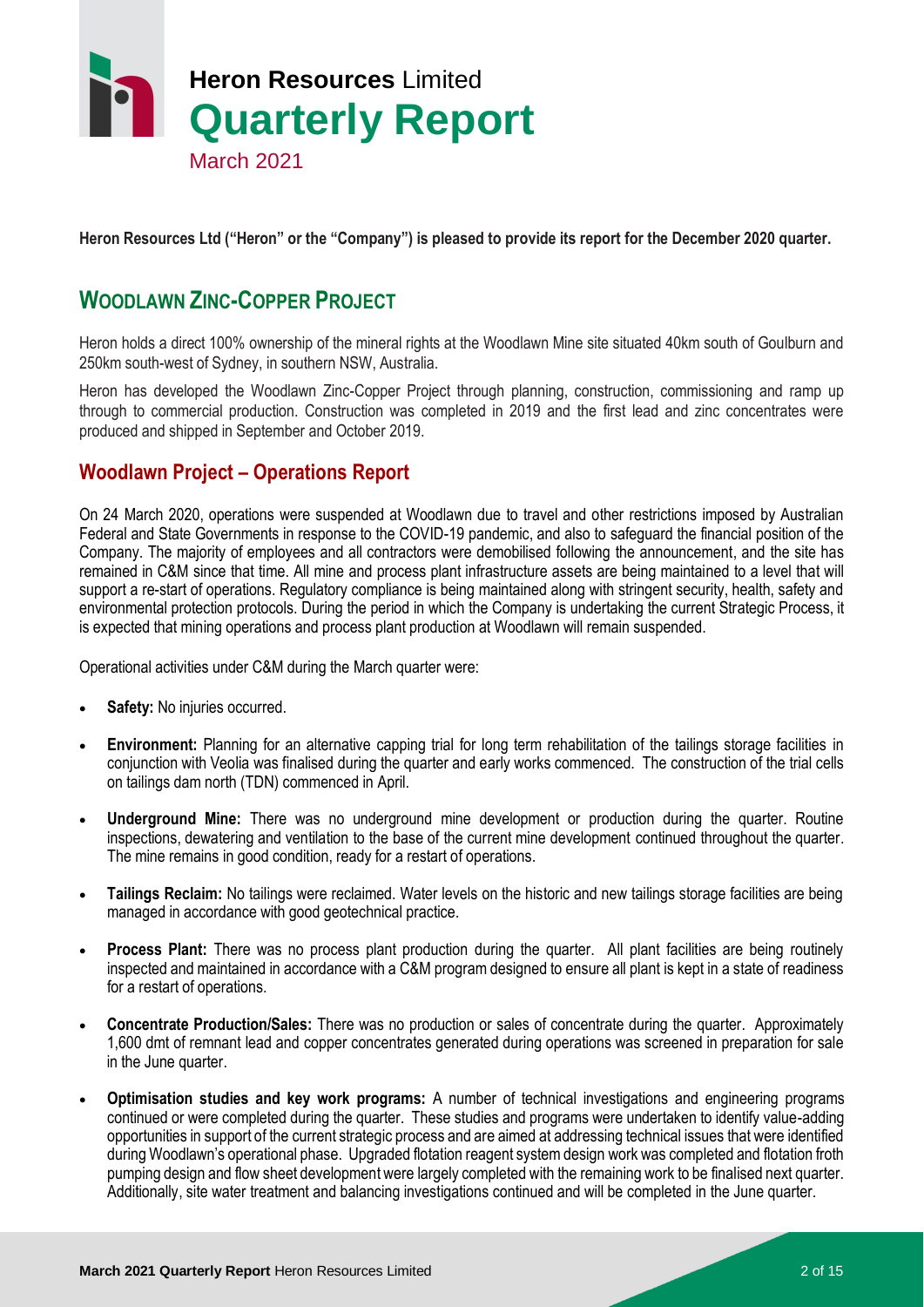

## **Woodlawn Exploration**

- **Woodlawn Near-Mine Targets:** Heron's exploration focus is discovery and delineation of additional mineralised Volcanogenic Massive Sulfide (VMS) lenses directly north of the Woodlawn orebody. Prospects targeted are within the NW-oriented "Woodlawn Corridor" of prospective stratigraphy and within a NW to NE trending 2.5 km arc from the mine (Figure 1). No near-mine exploration activities were undertaken during the quarter due to the project remaining in care & maintenance.
- **Woodlawn Regional Prospects:** Heron holds a strategic 1,372 km<sup>2</sup> tenement package covering the prospective Silurian volcanic rocks, similar to those which hosts the Woodlawn VMS base metal deposit. Heron's exploration focus is on historically known mineralisation zones with prospective geology, with the objective of locating comparable grades and metallurgy to that characterising Woodlawn, and within potential trucking distance of the Woodlawn mine and processing facility.



*Figure 1: Woodlawn near-mine exploration prospects within NW striking Woodlawn Corridor.*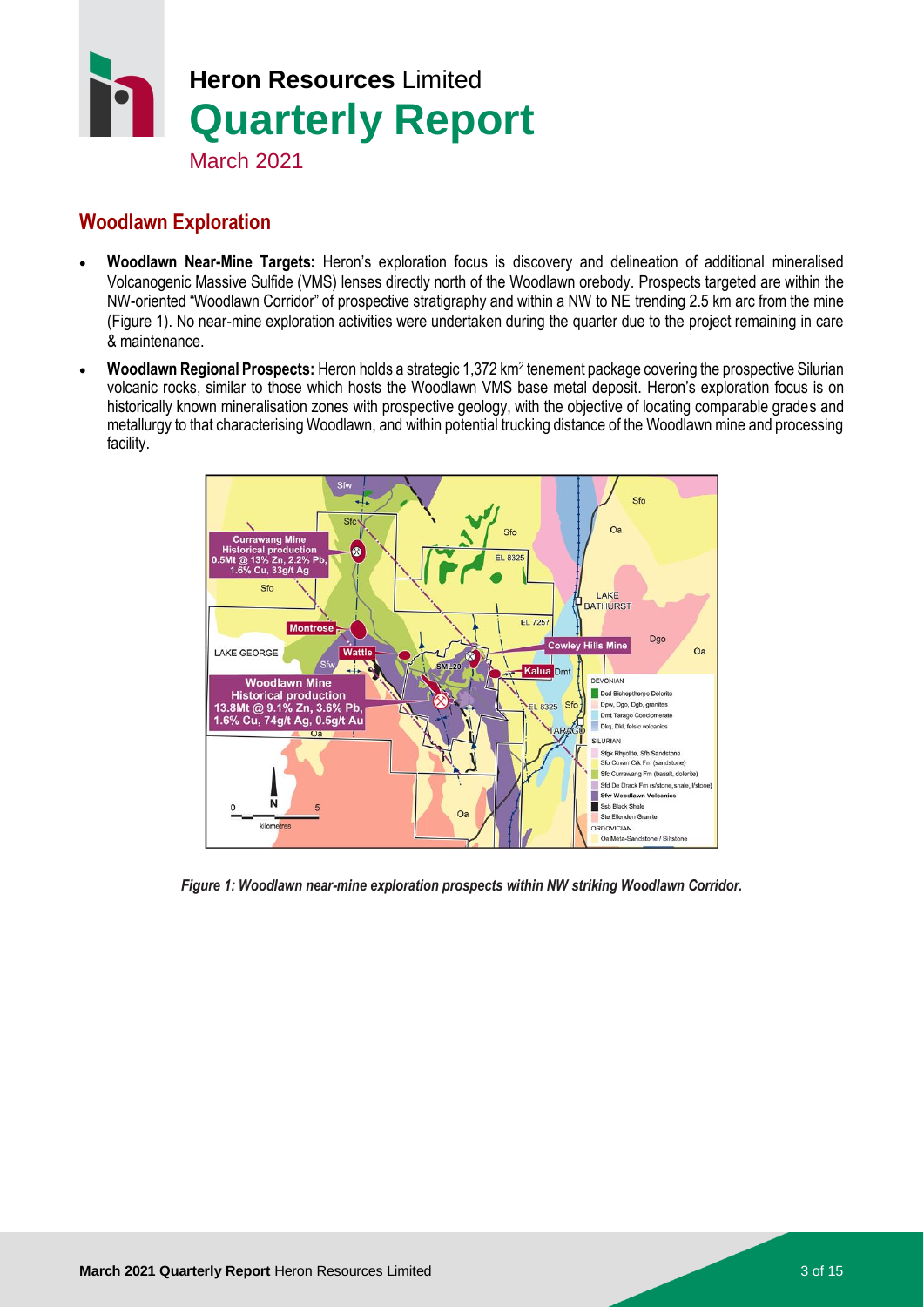

## **Exploration Joint Ventures**

Heron retains interests in tenement within the Lachlan Fold Belt of NSW and the Eastern Goldfields of WA. These tenures are held through farm-in and joint venture interests, which include a number of other free-carried residual or royalty interests with minimal cost to Heron.

#### **Sky Metals Farm-In and Joint Venture Agreement**

In 2019 Heron entered into a farm-in agreement with Sky Metals Ltd (ASX:SKY) for three tenements at Cullarin (EL 7954) and Kangiara (EL 8400, EL 8573), targeting McPhillamy's style gold mineralisation (Figure 2). On 4 August 2020, Sky announced that it had reached total expenditure of \$2 million thereby earning its 80% interest in the tenements. Heron's 20% interest is free-carried to definitive feasibility study or \$10 M of expenditure.

Sky have continued to report strong gold results from drilling at its Hume target on the Cullarin project with significant results announced during the March quarter summarised below:

- HUD015: 2m @ 3.71g/t Au from 152m
- HUD017: 2m @ 3.94g/t Au from 55m
- HUD018A: 2m @ 5.56g/t Au from 293m
- HUD019: 5m @ 1.83gt/ Au from 324m
- $\bullet$  HUD020: 12m @ 2.73 g/t Au & 6.88% Pb+Zn from 284m, including 4m @ 8.01 g/t Au & 13.9% Pb+Zn from 284m
- HUD021: 6m @ 6.62 g/t Au, 3.72% Zn, 3.68% Pb from 295m

Sky is awaiting assay results from drill holes HUD023 – 025.



*Figure 2: Heron NSW projects, including Kangiara and Cullarin farmed out to Sky Metals Ltd.*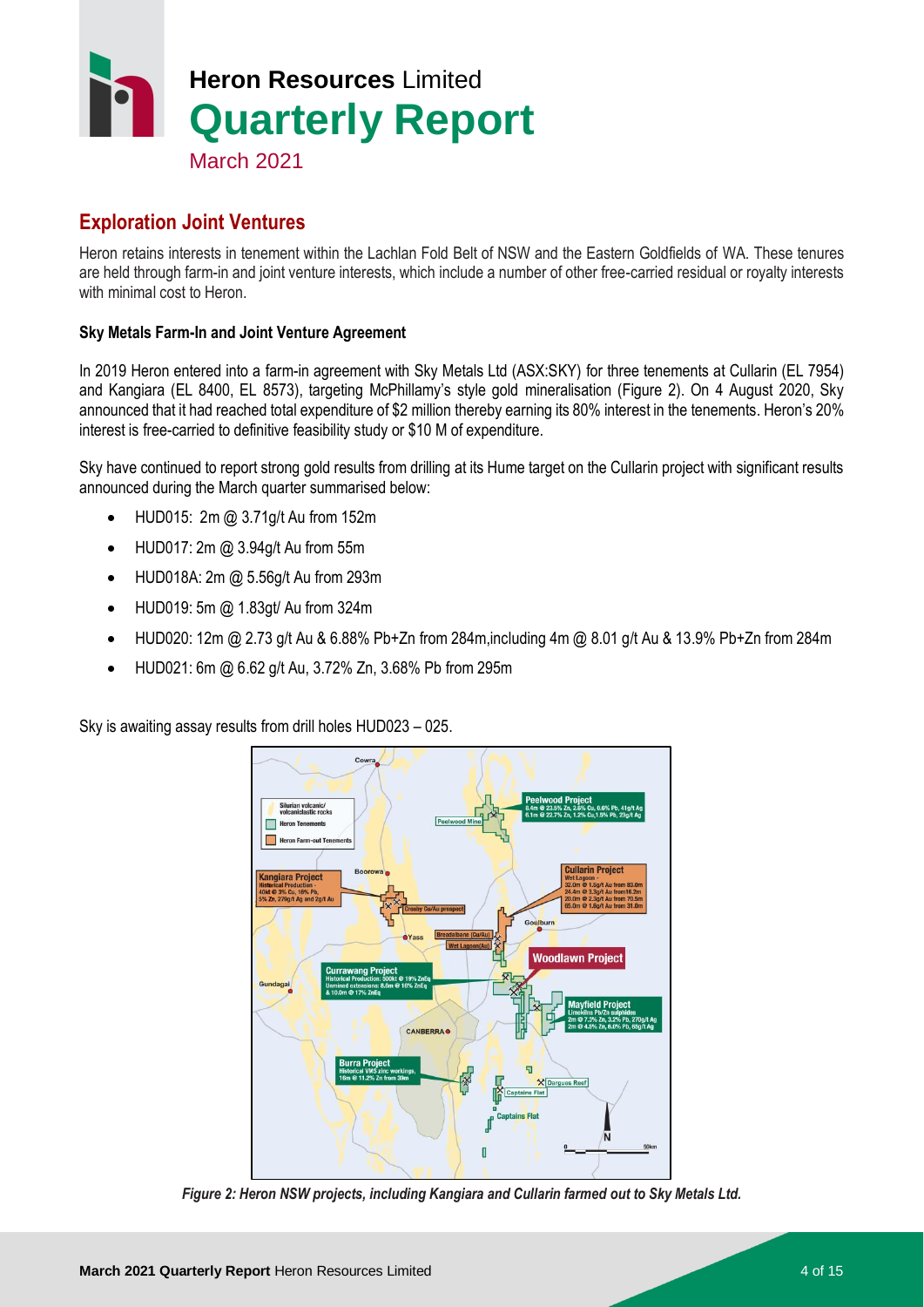

#### **Alchemy Farm-In and Joint Venture (Overflow, Girilambone, Eurow and Yellow Mountain)**

Heron entered into a Farm-In Agreement with Alchemy Resources Limited (ASX:ALY) in May 2016. The Farm-In Agreement includes eight Exploration Licences comprising 674 sq<sup>2</sup> in the central Lachlan Fold Belt in NSW (Figure 3). On 11 February 2021, Alchemy announced that it has earned an 80% interest in the tenements after spending \$2 million.

In the December quarter Alchemy completed a 4-hole diamond drilling program (OFDD001 – OFDD004) at the Overflow Mine located in the Cobar Basin. Drilling was along strike and down dip from historic holes that reported high grade intercepts of 6m @ 7.6 g/t Au from 136 m and 10m @ 4.4 g/t Au from 163 m (TBB017). Key intercepts from the drilling includes:

- OFDD001: 18 m @ 2.1 g/t Au, 111 g/t Ag, 1.1% Zn from 245 m
- OFDD002: 3 m @ 7.3 g/t Au, 43 g/t Ag, 4.6% Zn, 4.2% Pb, 0.3% Cu from 236 m
- OFDD003: 15.8 m @ 0.8 g/t Au, 30 g/t Ag, 1.4% Zn, 0.7% Pb from 266m, including 1.1 m @ 4.2 g/t Au, 23 g/t Ag, 2.5% Zn, 1.5% Pb
- OFDD004: 2 m @ 0.7 g/t Au, 5 g/t Ag, 0.9% Zn, 0.4% Pb from 284 m.

The drilling confirmed the presence of the Overflow shear zone as well as highlighting the complexity of structural controls on high grade shoots. Down-hole EM on OFDD004 returned a weak conductor relating to the Overflow Shear zone.

Alchemy announced (ASX:ALY 9 June 2020) it had identified two significant Cu-Au porphyry exploration targets at the Melrose and Yellow Mountain mine prospects within EL 8356. The Melrose target is located within a major hydrothermal alteration system with geochemical signatures similar to large Cu-Au porphyry deposits (eg. Newcrest's Cadia). At Yellow Mountain, Alchemy has identified a strong IP anomaly using legacy data that to-date has not been drill tested. Alchemy intends to drill the IP anomalies in this year.



*Figure 3: Heron NSW Projects (including Sky Metals & Alchemy JV projects).*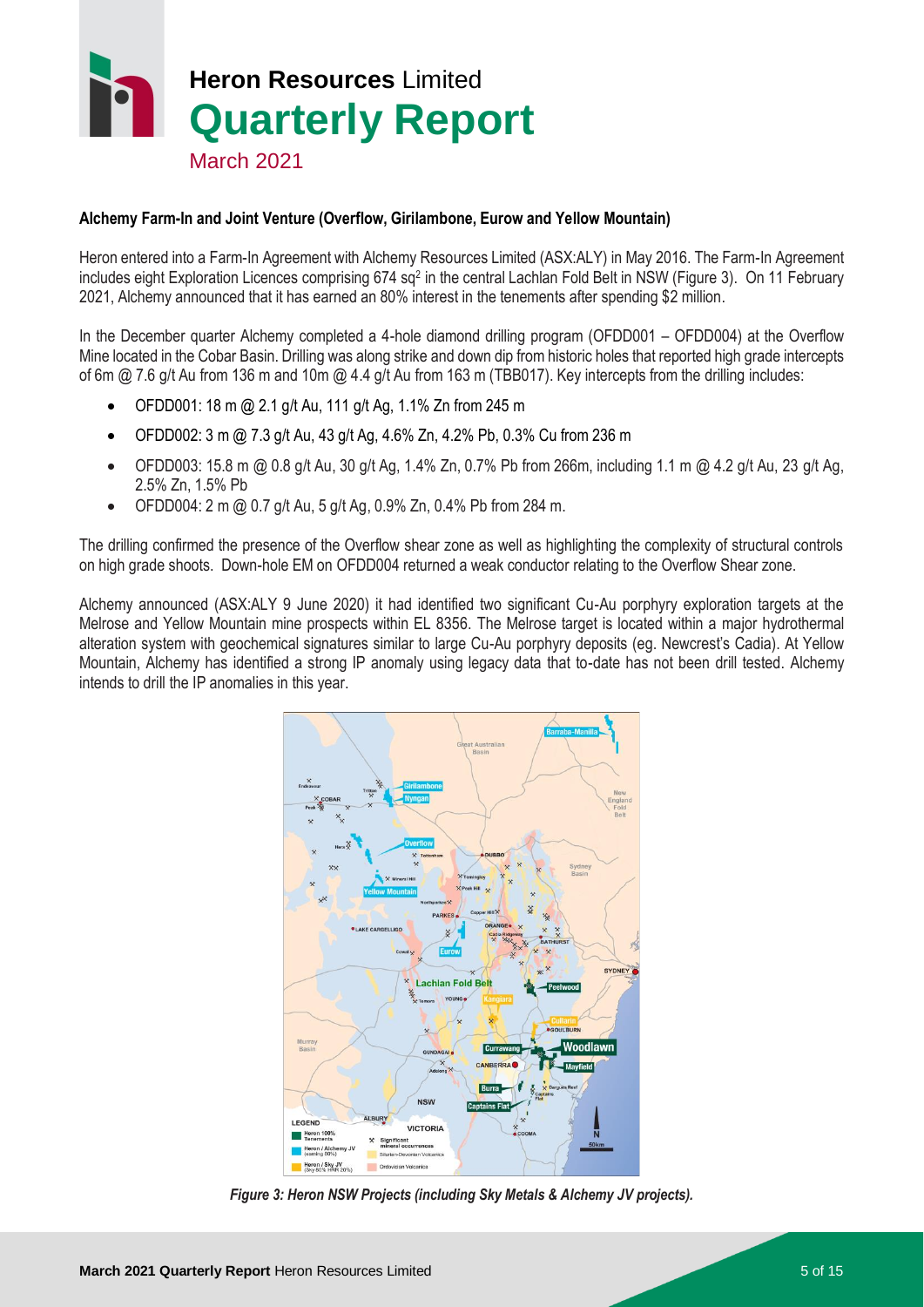March 2021

#### *Compliance Statements (JORC 2012)*

*The technical information in this report relating to the exploration results is based on information compiled or reviewed by Ms. Alexandra Bonner, who is a Member of the Australian Institute of Mining and Metallurgy. Ms. Bonner has sufficient experience, which is relevant to the style of mineralisation and type of deposit under consideration and to the activity which he is undertaking to qualify as a Competent Person as defined in the 2012 edition of the "Australasian Code for Reporting of Exploration Results. Ms. Bonner has reviewed this report and approves the scientific and technical disclosure related to exploration results within.* 

#### **Corporate Directory**

| <b>Directors</b>                                                                                                                      | <b>Issued Share Capital</b>                                                                                                               |                                                                                                                                                                                                                                              |                                                                                                          |                                                                                                          | <b>Registered Office and Address for</b>                                                                                                                                                                                                                                                                                                                                    |
|---------------------------------------------------------------------------------------------------------------------------------------|-------------------------------------------------------------------------------------------------------------------------------------------|----------------------------------------------------------------------------------------------------------------------------------------------------------------------------------------------------------------------------------------------|----------------------------------------------------------------------------------------------------------|----------------------------------------------------------------------------------------------------------|-----------------------------------------------------------------------------------------------------------------------------------------------------------------------------------------------------------------------------------------------------------------------------------------------------------------------------------------------------------------------------|
| Stephen Dennis*+ Chairman<br>lan Pattison *+<br>Mark Sawyer*<br>Ricardo De Armas*<br>* Denotes Non-executive<br>+ Denotes Independent | Resources<br>Rights.                                                                                                                      | As at the date of this report, Heron<br>Limited<br>had<br>428,664,605<br>ordinary shares and 250,000 Performance<br>The Performance rights are \$nil exercise<br>price options and expire on 1 July 2021.<br>Heron trades on the ASX as HRR. |                                                                                                          |                                                                                                          | Correspondence<br>Sydney<br>Suite 2, Level 8, 309 Kent Street<br>Sydney NSW 2000<br>Telephone +61 2 9119 8111<br>Email heron@heronresources.com.au<br>Website www.heronresources.com.au                                                                                                                                                                                     |
| <b>Executive Management</b>                                                                                                           | <b>Monthly Share Price Activity</b>                                                                                                       |                                                                                                                                                                                                                                              |                                                                                                          |                                                                                                          |                                                                                                                                                                                                                                                                                                                                                                             |
| Tim Dobson<br><b>Chief Executive Officer</b>                                                                                          | <b>Month</b>                                                                                                                              | (A\$ per share - ASX)<br>High                                                                                                                                                                                                                | Low                                                                                                      | Close                                                                                                    | <b>Share Registry (Australia)</b>                                                                                                                                                                                                                                                                                                                                           |
| Simon Smith<br>Chief Financial Officer and Company<br>Secretary.                                                                      | Apr 20<br><b>May 20</b><br><b>Jun 20</b><br><b>Jul 20</b><br>Aug 20<br>Sep 20<br>Oct 20<br>Nov 20<br>Dec 20<br>Jan 21<br>Feb 21<br>Mar 21 | 0.075<br>0.052<br>0.058<br>0.048<br>0.041<br>0.059<br>0.052<br>0.077<br>0.067<br>0.055<br>0.075<br>0.074                                                                                                                                     | 0.019<br>0.039<br>0.040<br>0.036<br>0.030<br>0.030<br>0.043<br>0.052<br>0.047<br>0.050<br>0.053<br>0.060 | 0.048<br>0.047<br>0.044<br>0.038<br>0.031<br>0.045<br>0.051<br>0.069<br>0.049<br>0.052<br>0.075<br>0.064 | Automic<br>Level 5,126 Philip Street<br>Sydney NSW 2000<br>P: 1300 288 664 (within Australia)<br>P: +61 (2) 9698 5414 (outside Australia)<br>E: hello@automic.com.au<br>W: www.automic.com.au<br>All security holder correspondence to:<br>PO BOX 2226, Strawberry Hills, NSW 2012<br>Please direct enquiries regarding Australian<br>shareholdings to the Share Registrar. |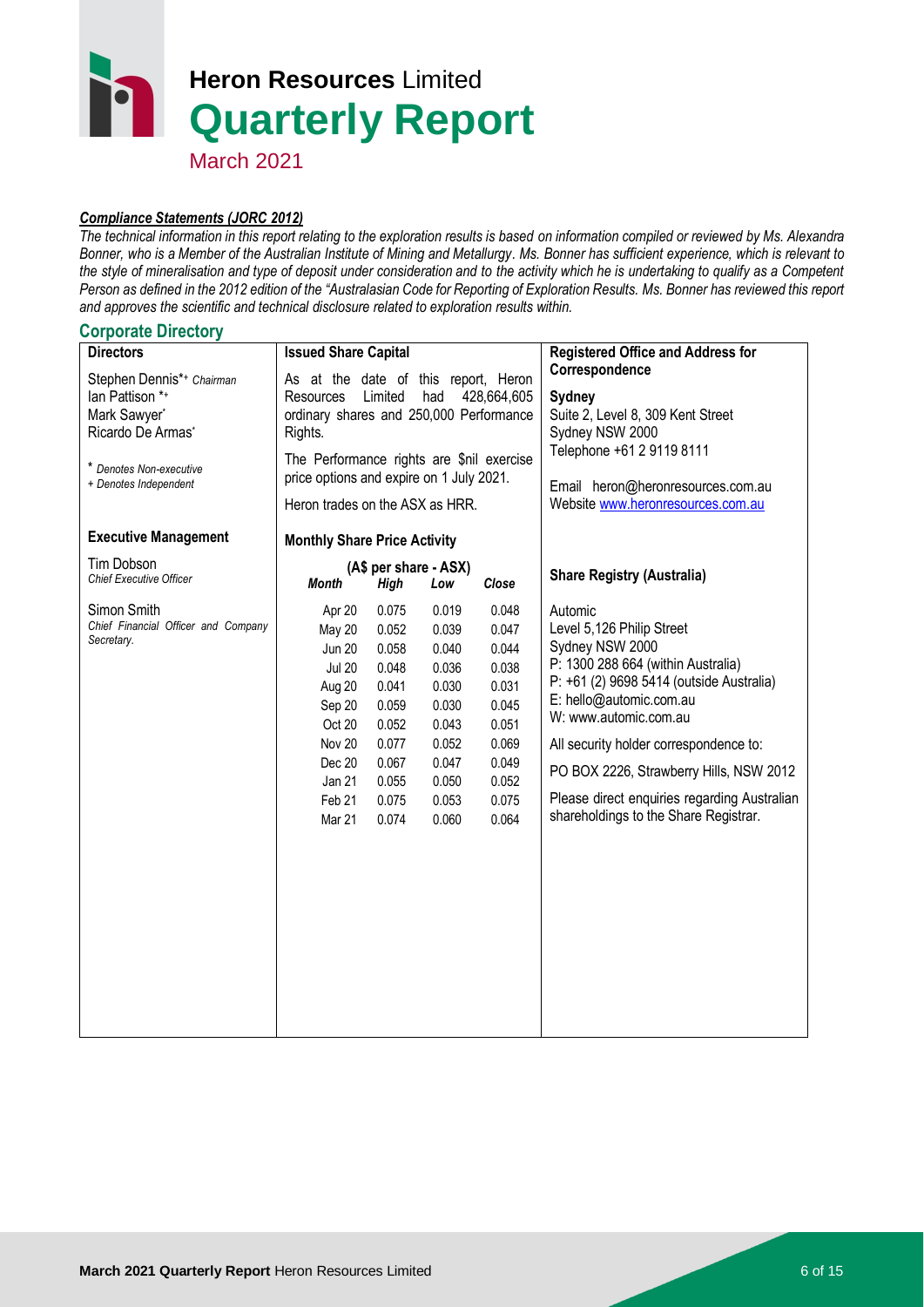

**Appendix 5B**

#### **Mining exploration entity or oil and gas exploration entity quarterly cash flow report**

| Name of entity                           |               |  |  |
|------------------------------------------|---------------|--|--|
| Heron Resources Limited                  |               |  |  |
| Quarter ended ("current quarter")<br>ABN |               |  |  |
| 30 068 263 098                           | 31 March 2021 |  |  |

|     | <b>Consolidated statement of cash flows</b>    | <b>Current quarter</b><br>\$A'000 | Year to date (9 months)<br>\$A'000 |
|-----|------------------------------------------------|-----------------------------------|------------------------------------|
| 1.  | Cash flows from operating activities           |                                   |                                    |
| 1.1 | Receipts from customers                        | 6                                 | 1,270                              |
| 1.2 | Payments for                                   |                                   |                                    |
|     | exploration & evaluation<br>(a)                |                                   |                                    |
|     | (b)<br>development                             |                                   |                                    |
|     | production<br>(c)                              |                                   |                                    |
|     | staff costs<br>(d)                             |                                   |                                    |
|     | administration and corporate costs<br>(e)      | (1, 433)                          | (3,713)                            |
| 1.3 | Dividends received (see note 3)                |                                   |                                    |
| 1.4 | Interest received                              |                                   |                                    |
| 1.5 | Interest and other costs of finance paid       | (205)                             | (515)                              |
| 1.6 | Taxes refunded/(paid) (GST)                    | 142                               | 1,145                              |
| 1.7 | Government grants and tax incentives           | 1,323                             | 2,817                              |
| 1.8 | Other (provide details if material)            |                                   |                                    |
| 1.9 | Net cash from / (used in) operating activities | (166)                             | 1,005                              |

| 2.  |     | Cash flows from investing activities           |         |          |
|-----|-----|------------------------------------------------|---------|----------|
| 2.1 |     | Payments to acquire or for:                    |         |          |
|     | (a) | entities                                       |         |          |
|     | (b) | tenements                                      |         |          |
|     | (c) | property, plant and equipment                  |         |          |
|     | (d) | exploration & evaluation                       |         |          |
|     | (e) | investments                                    |         |          |
|     | (f) | other non-current assets (mine<br>development) | (1,059) | (9, 179) |
| 2.2 |     | Proceeds from the disposal of:                 |         |          |
|     | (a) | entities                                       |         |          |
|     | (b) | tenements                                      |         |          |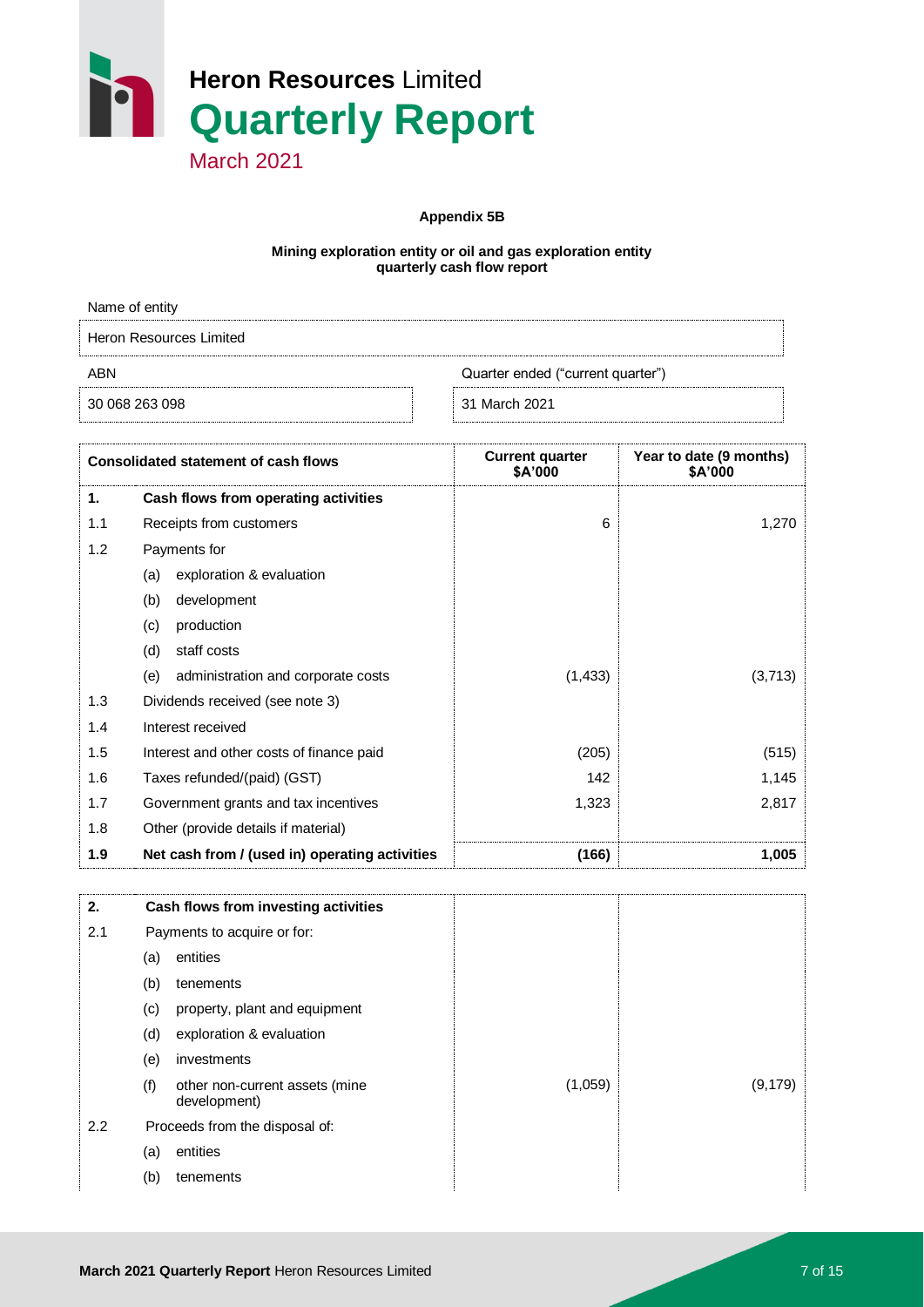March 2021

|     | <b>Consolidated statement of cash flows</b>    | <b>Current quarter</b><br><b>SA'000</b> | Year to date (9 months)<br>\$A'000 |
|-----|------------------------------------------------|-----------------------------------------|------------------------------------|
|     | property, plant and equipment<br>(c)           |                                         |                                    |
|     | investments<br>(d)                             |                                         |                                    |
|     | (e)<br>other non-current assets                |                                         |                                    |
| 2.3 | Cash flows from loans to other entities        |                                         |                                    |
| 2.4 | Dividends received (see note 3)                |                                         |                                    |
| 2.5 | Other (provide details if material)            |                                         |                                    |
| 2.6 | Net cash from / (used in) investing activities | (1,059)                                 | (9.179)                            |

| 3.   | Cash flows from financing activities                                                       |   |       |
|------|--------------------------------------------------------------------------------------------|---|-------|
| 3.1  | Proceeds from issues of equity securities<br>(excluding convertible debt securities)       |   |       |
| 3.2  | Proceeds from issue of convertible debt<br>securities                                      |   |       |
| 3.3  | Proceeds from exercise of options                                                          |   |       |
| 3.4  | Transaction costs related to issues of equity<br>securities or convertible debt securities |   |       |
| 3.5  | Proceeds from borrowings                                                                   | 0 | 3,500 |
| 3.6  | Repayment of borrowings                                                                    |   |       |
| 3.7  | Transaction costs related to loans and<br>borrowings                                       |   |       |
| 3.8  | Dividends paid                                                                             |   |       |
| 3.9  | Other (provide details if material)                                                        |   |       |
| 3.10 | Net cash from / (used in) financing activities                                             | 0 | 3,500 |

| 4.  | Net increase / (decrease) in cash and cash<br>equivalents for the period |         |          |
|-----|--------------------------------------------------------------------------|---------|----------|
| 4.1 | Cash and cash equivalents at beginning of<br>period                      | 10,466  | 13,789   |
| 4.2 | Net cash from / (used in) operating activities<br>(item 1.9 above)       | (166)   | 1,005    |
| 4.3 | Net cash from / (used in) investing activities<br>(item 2.6 above)       | (1,059) | (9, 179) |
| 4.4 | Net cash from / (used in) financing activities<br>item 3.10 above)       | 0       | 3,500    |
| 4.5 | Effect of movement in exchange rates on cash<br>held                     | 5       | 131      |
| 4.6 | Cash and cash equivalents at end of period                               | 9,247   | 9.247    |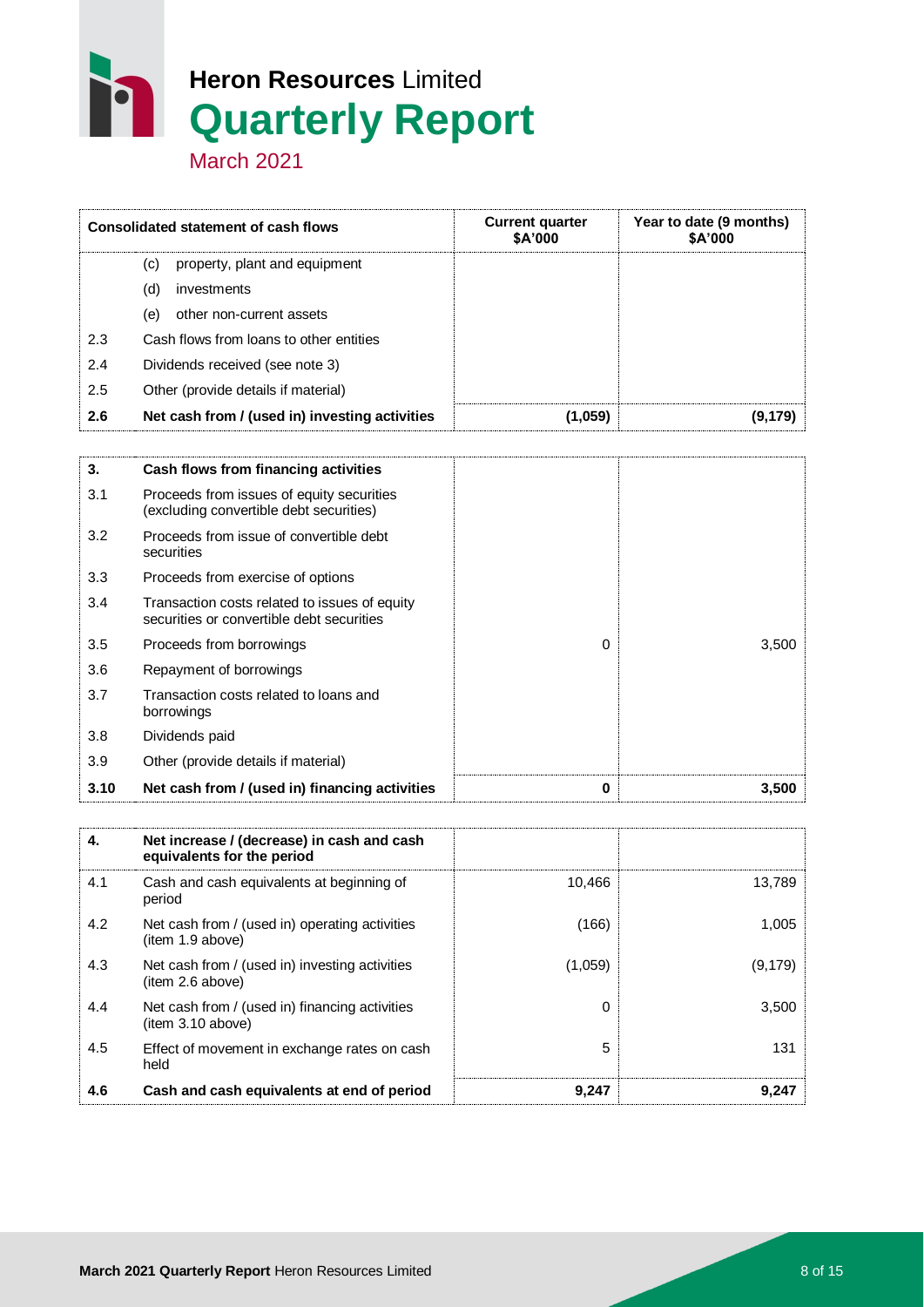March 2021

h

| 5.  | Reconciliation of cash and cash equivalents<br>at the end of the quarter (as shown in the<br>consolidated statement of cash flows) to the<br>related items in the accounts | <b>Current quarter</b><br>\$A'000 | <b>Previous quarter</b><br>\$A'000 |
|-----|----------------------------------------------------------------------------------------------------------------------------------------------------------------------------|-----------------------------------|------------------------------------|
| 5.1 | Bank balances                                                                                                                                                              | 5.546                             | 6,765                              |
| 5.2 | Call deposits                                                                                                                                                              |                                   |                                    |
| 5.3 | Bank overdrafts                                                                                                                                                            |                                   |                                    |
| 5.4 | Other (environmental bond)                                                                                                                                                 | 3.701                             | 3,701                              |
| 5.5 | Cash and cash equivalents at end of quarter<br>(should equal item 4.6 above)                                                                                               | 9.247                             | 10.466                             |

| 6.  | Payments to related parties of the entity and their associates                                                                                              | <b>Current quarter</b><br><b>SA'000</b> |  |  |
|-----|-------------------------------------------------------------------------------------------------------------------------------------------------------------|-----------------------------------------|--|--|
| 6.1 | Aggregate amount of payments to related parties and their associates<br>included in item 1                                                                  | 33                                      |  |  |
| 6.2 | Aggregate amount of payments to related parties and their associates<br>included in item 2                                                                  |                                         |  |  |
|     | Note: if any amounts are shown in items 6.1 or 6.2, your quarterly activity report must include a description of,<br>and an explanation for, such payments. |                                         |  |  |
|     | Payments include Directors' fees.                                                                                                                           |                                         |  |  |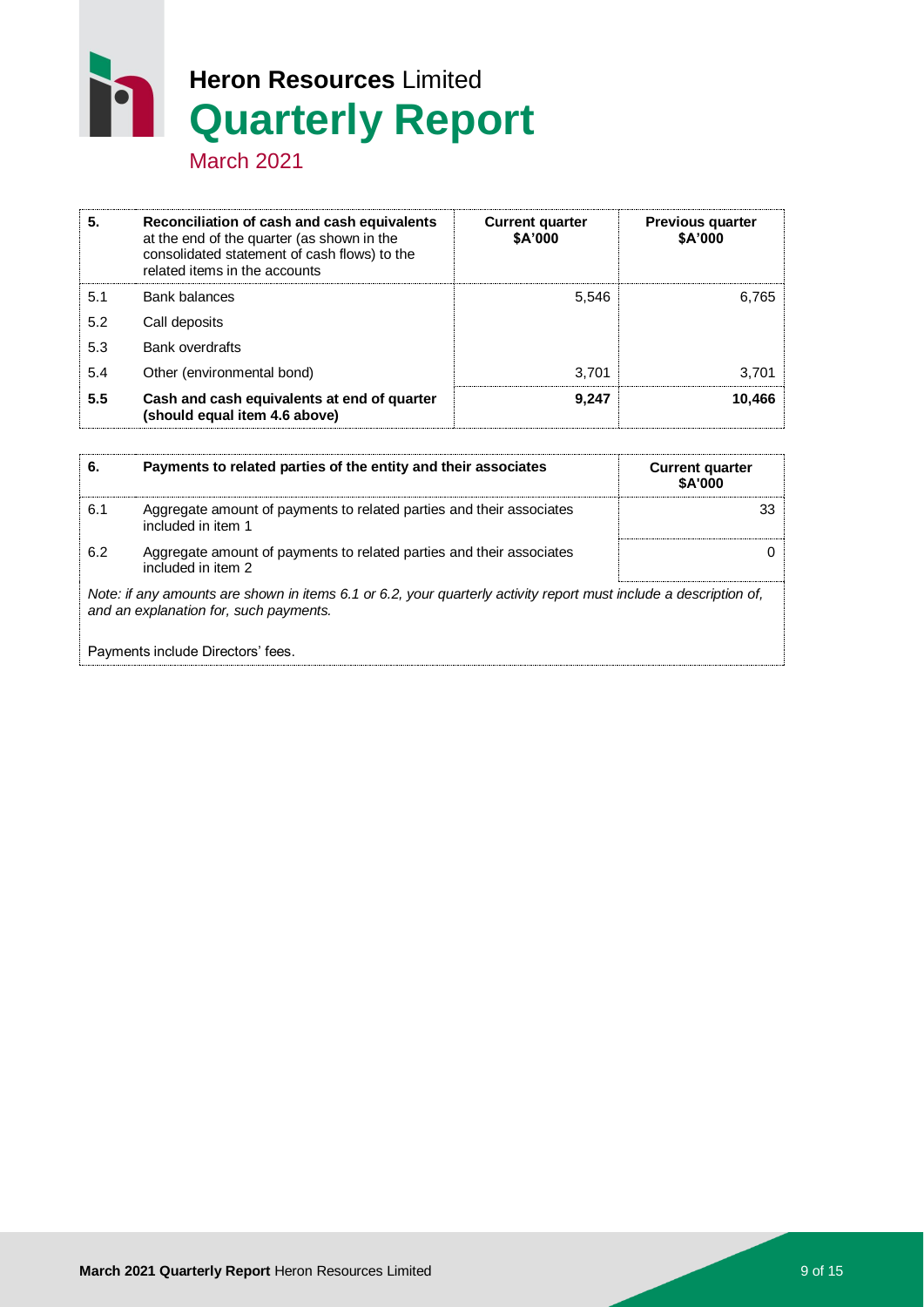March 2021

| 7.  | <b>Financing facilities</b><br>Note: the term "facility' includes all forms of<br>financing arrangements available to the entity.<br>Add notes as necessary for an understanding of<br>the sources of finance available to the entity.                                                                                                               | <b>Total facility amount</b><br>at quarter end<br>\$A'000 | Amount drawn at<br>quarter end<br>\$A'000 |  |  |
|-----|------------------------------------------------------------------------------------------------------------------------------------------------------------------------------------------------------------------------------------------------------------------------------------------------------------------------------------------------------|-----------------------------------------------------------|-------------------------------------------|--|--|
| 7.1 | Loan facilities                                                                                                                                                                                                                                                                                                                                      | 84,831                                                    | 84,831                                    |  |  |
| 7.2 | Credit standby arrangements                                                                                                                                                                                                                                                                                                                          |                                                           |                                           |  |  |
| 7.3 | Other (please specify)                                                                                                                                                                                                                                                                                                                               |                                                           |                                           |  |  |
| 7.4 | <b>Total financing facilities</b>                                                                                                                                                                                                                                                                                                                    | 84,831                                                    | 84,831                                    |  |  |
| 7.5 | Unused financing facilities available at quarter end                                                                                                                                                                                                                                                                                                 |                                                           |                                           |  |  |
| 7.6 | Include in the box below a description of each facility above, including the lender, interest rate,<br>maturity date and whether it is secured or unsecured. If any additional financing facilities have been<br>entered into or are proposed to be entered into after quarter end, include a note providing details of<br>those facilities as well. |                                                           |                                           |  |  |
|     | Senior debt loan facility from Orion Mine Finance is for USD \$50 million and fully drawn down.<br>The funding rate is the aggregate of a margin of 7.25% and the applicable LIBOR rate, being a<br>minimum of 2.5%, for each interest period.                                                                                                       |                                                           |                                           |  |  |
|     | "Care and Maintenance" loan facility from funds managed by Castlelake L.P is for AUD \$3.5 million<br>and fully drawn down.                                                                                                                                                                                                                          |                                                           |                                           |  |  |
|     | The funding rate is the aggregate of a margin of 12.5% and the applicable BBSY Bid rate, being a<br>minimum of 2.5%, for each interest period.                                                                                                                                                                                                       |                                                           |                                           |  |  |
|     | The Company has received an event of default waiver from Orion Mine Finance, Greenstone & funds<br>managed by Castlelake L.P until August 2021.                                                                                                                                                                                                      |                                                           |                                           |  |  |
|     |                                                                                                                                                                                                                                                                                                                                                      |                                                           |                                           |  |  |

| 8.  | Estimated cash available for future operating activities                                   | \$A'000 |
|-----|--------------------------------------------------------------------------------------------|---------|
| 8.1 | Net cash from / (used in) operating activities (item 1.9)                                  | 166     |
| 8.2 | (Payments for exploration & evaluation classified as investing activities)<br>item 2.1(d)) |         |
| 8.3 | Total relevant outgoings (item $8.1$ + item $8.2$ )                                        | 166     |
| 8.4 | Cash and cash equivalents at quarter end (item 4.6)                                        | 5.546   |
| 8.5 | Unused finance facilities available at quarter end (item 7.5)                              |         |
| 8.6 | Total available funding (item $8.4$ + item $8.5$ )                                         | 5.546   |
|     | Estimated quarters of funding available (item 8.6 divided by item 8.3)                     |         |
| 8.7 |                                                                                            | 33.5    |

*Note: if the entity has reported positive relevant outgoings (ie a net cash inflow) in item 8.3, answer item 8.7 as "N/A". Otherwise, a figure for the estimated quarters of funding available must be included in item 8.7.*

8.8 If item 8.7 is less than 2 quarters, please provide answers to the following questions:

8.8.1 Does the entity expect that it will continue to have the current level of net operating cash flows for the time being and, if not, why not?

The Woodlawn mine and operations have transitioned to care and maintenance effective from 25 March 2020.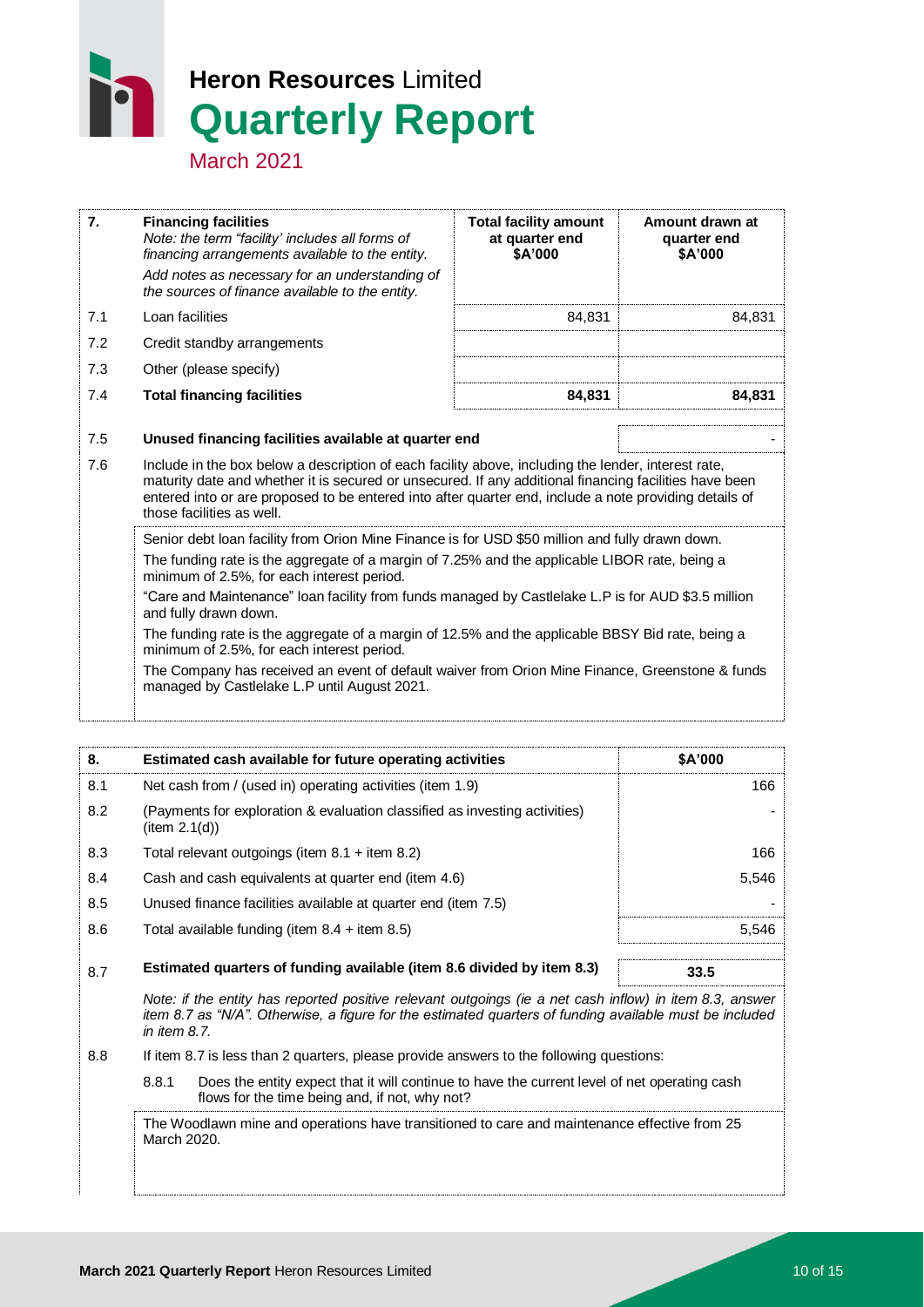March 2021

8.8.2 Has the entity taken any steps, or does it propose to take any steps, to raise further cash to fund its operations and, if so, what are those steps and how likely does it believe that they will be successful?

The Company has received a default event waiver from Orion Mine Finance, Greenstone & funds managed by Castlelake L.P until August 2021.

8.8.3 Does the entity expect to be able to continue its operations and to meet its business objectives and, if so, on what basis?

The event of default waiver provides the necessary time for the Company to work with its key stakeholders to determine a path forward for the Woodlawn mine.

*Note: where item 8.7 is less than 2 quarters, all of questions 8.8.1, 8.8.2 and 8.8.3 above must be answered.*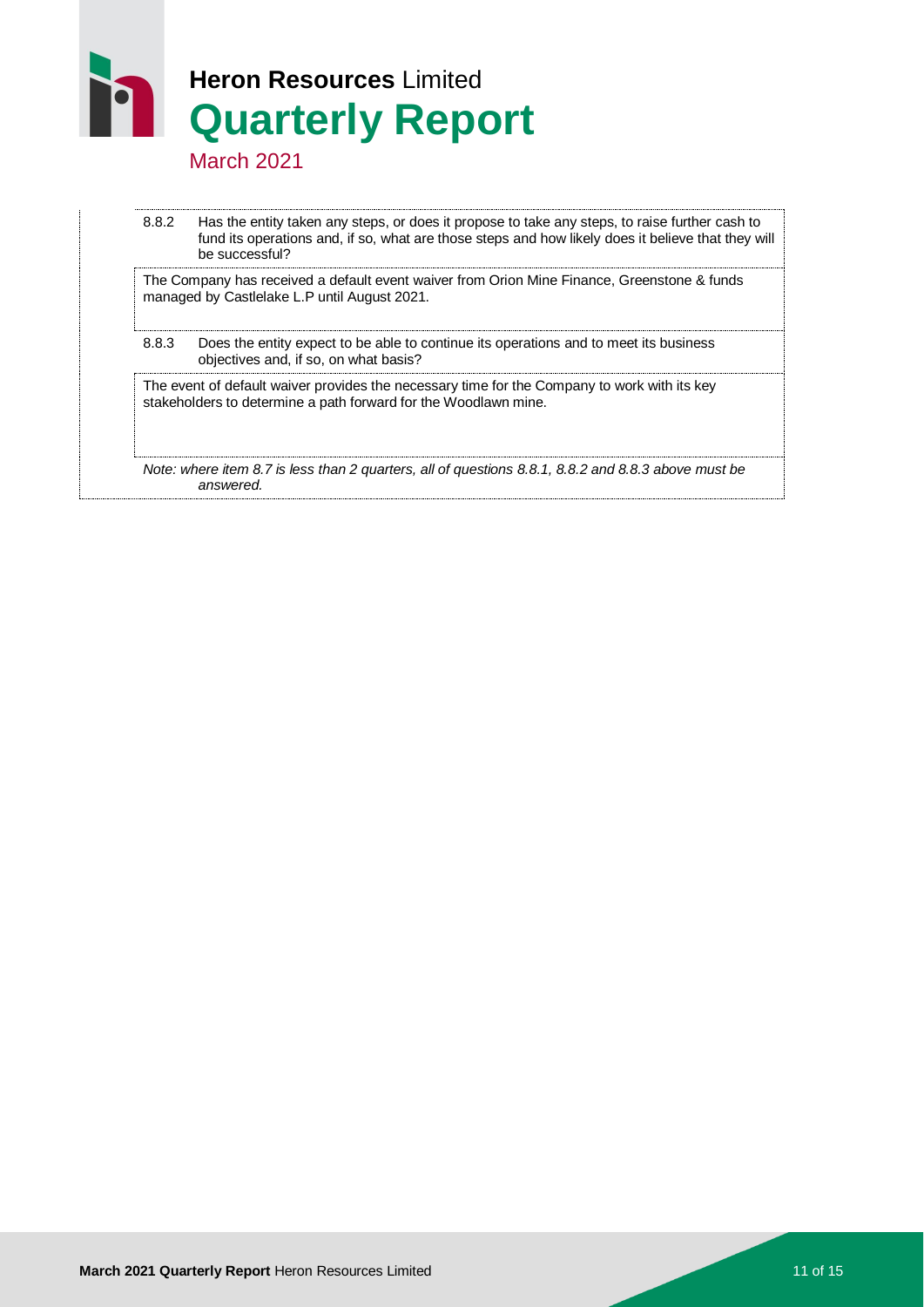

#### **8.1 Interests in Mining Tenements transferred, relinquished, withdrawn, reduced or lapsed.**

#### **Interests in Mining Tenements sold, reduced or relinquished**

| <b>Tenement</b> | ∠ocation | <b>Nature of Interest</b> | Quarter<br><b>Beainning</b><br>Ωt<br>70. | of Quarter<br>% At end |
|-----------------|----------|---------------------------|------------------------------------------|------------------------|
| Nil             |          |                           |                                          |                        |

#### **Interests in Mining Tenements acquired or increased**

| <b>Tenement</b> | Location | Nature of Interest | % Beginning of Quarter | % At end of Quarter |
|-----------------|----------|--------------------|------------------------|---------------------|
|                 |          |                    |                        |                     |

#### **Heron Resources Ltd Tenement Schedule for June 2020 Quarterly Report**

| <b>Tenement</b>                             | Location                   | Heron Interest (%) | <b>Status</b> | <b>Note</b>                      |
|---------------------------------------------|----------------------------|--------------------|---------------|----------------------------------|
| <b>New South Wales Projects</b>             |                            |                    |               |                                  |
| <b>Woodlawn Project</b>                     |                            |                    |               |                                  |
| EL7257                                      | 40km SSW of Goulburn       | 100                | Live          |                                  |
| EL7468                                      | 5km E of Collector         | 100                | Live          |                                  |
| EL7469                                      | 15km E of Bungendore       | 100                | Live          |                                  |
| EL7954                                      | 25km W of Goulburn         | 100                | Live          |                                  |
| EL8325                                      | 60km ENE of Canberra       | 100                | Live          |                                  |
| EL8353                                      | 7.5km SE of Woodlawn       | 100                | Live          |                                  |
| <b>S(C&amp;PL)L20</b>                       | 40km SSW of Goulburn       | 100                | Live          |                                  |
| EL8400                                      | 27km NNE of Yass           | 100                | Live          |                                  |
| EL8573                                      | 30km NNW of Yass           | 100                | Live          |                                  |
| EL8623                                      | 90km north of Woodlawn     | 100                | Live          |                                  |
| EL8712                                      | 100km north of Woodlawn    | 100                | Live          |                                  |
| EL8796                                      | 65km south of Woodlawn     | 100                | Live          |                                  |
| EL8797                                      | 65km south of Woodlawn     | 100                | Live          |                                  |
| EL8945                                      | 20km southeast of Woodlawn | 100                | Live          |                                  |
| Alchemy Farm in & JV Tenements <sup>1</sup> |                            |                    |               |                                  |
| Barraba-Manilla                             |                            |                    |               |                                  |
| EL8711                                      | 90km W of Armidale         | 49                 | Live          | 1                                |
| Nyngan/Girilambone                          |                            |                    |               |                                  |
| EL8631                                      | 10km NW of Nyngan          | 49                 | Live          | 1                                |
| EL8318                                      | 27km NW of Nyngan          | 49                 | Live          | $\mathbf{1}$                     |
| <b>Overflow/Eurow/Parkes</b>                |                            |                    |               |                                  |
| EL5878                                      | 100km NW of Condobolin     | 49                 | Live          | 1                                |
| EL7941                                      | 100km NW of Condobolin     | 49                 | Live          | 1                                |
| EL8267                                      | 70km SE of Cobar           | 49                 | Live          | 1                                |
| EL8356                                      | 59km WSW of Tottenham      | 49                 | Live          | 1                                |
| EL8192                                      | 23km SE of Parkes          | 49                 | Live          | $\mathbf{1}$                     |
| Sky Metals Farm-in Tenements <sup>2</sup>   |                            |                    |               |                                  |
|                                             |                            |                    |               |                                  |
| <b>Cullarin &amp; Kangiara Projects</b>     |                            |                    |               |                                  |
| EL7954                                      | 25km W of Goulburn         | 20                 | Live          | $\overline{2}$                   |
| EL8400                                      | 27km NNE of Yass           | 20                 | Live          | $\overline{2}$<br>$\overline{2}$ |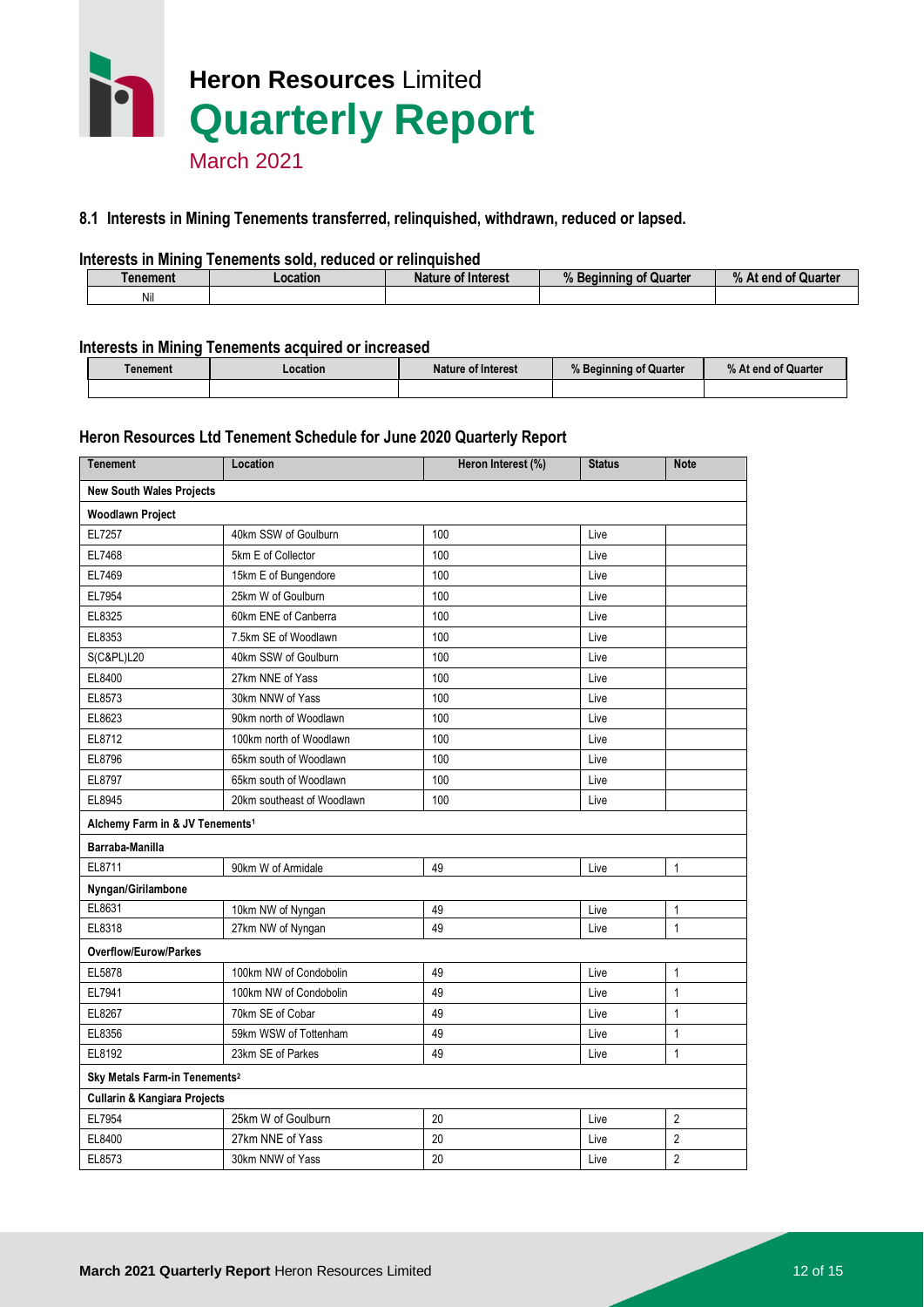**M** 

## **Heron Resources** Limited **Quarterly Report**

March 2021

| <b>Tenement</b>                                 | Location               | Heron Interest (%)                     | <b>Status</b> | <b>Note</b>    |
|-------------------------------------------------|------------------------|----------------------------------------|---------------|----------------|
| Western Australian Projects - Royalty Interests |                        |                                        |               |                |
| E24/00203                                       | 78km NW of Kalgoorlie  | Retains gold royalty                   | Live          | 3              |
| E29/00889                                       | 78km NW of Kalgoorlie  | Retains gold royalty                   | Live          | 3              |
| M24/00634                                       | 78km NW of Kalgoorlie  | Retains gold royalty                   | Live          | 3              |
| M24/00660                                       | 75km NW of Kalgoorlie  | Retains gold royalty                   | Live          | 3              |
| M24/00663                                       | 75km NW of Kalgoorlie  | Retains gold royalty                   | Live          | 3              |
| M24/00664                                       | 75km NW of Kalgoorlie  | Retains gold royalty                   | Live          | 3              |
| M24/00686                                       | 75km NW of Kalgoorlie  | Retains gold royalty                   | Live          | 3              |
| M24/00915                                       | 78km NW of Kalgoorlie  | Retains gold royalty                   | Live          | 3              |
| M24/00916                                       | 78km NW of Kalgoorlie  | Retains gold royalty                   | Live          | 3              |
| M24/00665                                       | 75km NW of Kalgoorlie  | Retains gold royalty                   | Live          | 3              |
| M24/00683                                       | 78km NW of Kalgoorlie  | Retains gold royalty                   | Live          | 3              |
| M24/00772                                       | 71km NW of Kalgoorlie  | Retains gold royalty                   | Live          | $\overline{3}$ |
| M24/00797                                       | 78km NW of Kalgoorlie  | Retains gold royalty                   | Live          | 3              |
| M24/00757                                       | 63km NW of Kalgoorlie  | Retains gold royalty                   | Live          | 3              |
| P24/04395                                       | 70km NW of Kalgoorlie  | Retains gold royalty                   | Live          | 3              |
| P24/04396                                       | 70km NW of Kalgoorlie  | Retains gold royalty                   | Live          | 3              |
| P24/04400                                       | 70km NW of Kalgoorlie  | Retains gold royalty                   | Live          | 3              |
| P24/04401                                       | 70km NW of Kalgoorlie  | Retains gold royalty                   | Live          | 3              |
| P24/04402                                       | 70km NW of Kalgoorlie  | Retains gold royalty                   | Live          | 3              |
| P24/04403                                       | 70km NW of Kalgoorlie  | Retains gold royalty                   | Live          | 3              |
| E15/01010                                       | 60km SSE of Kalgoorlie | Retains gold and base metal<br>royalty | Live          | 4              |
| G24/40                                          | 14km N of Kalgoorlie   | Retains gold royalty                   | Live          | 5              |

Notes:

1. Subject to Farm-in and Joint Venture Agreement between Alchemy Resources Ltd and Heron.

2. Sky 80%, Heron 20%. Heron free carried to DFS or \$10 million expenditure.

3. Eastern Goldfields Ltd hold 100% interest, Heron retains gold royalty, Ardea Resources Ltd receiving non-gold rights.

4. St Ives Gold Mining, Heron retains gold royalty and the right to explore and mine nickel

5. Kalgoorlie Consolidated Gold Mines (KCGM), Heron retains Au royalty.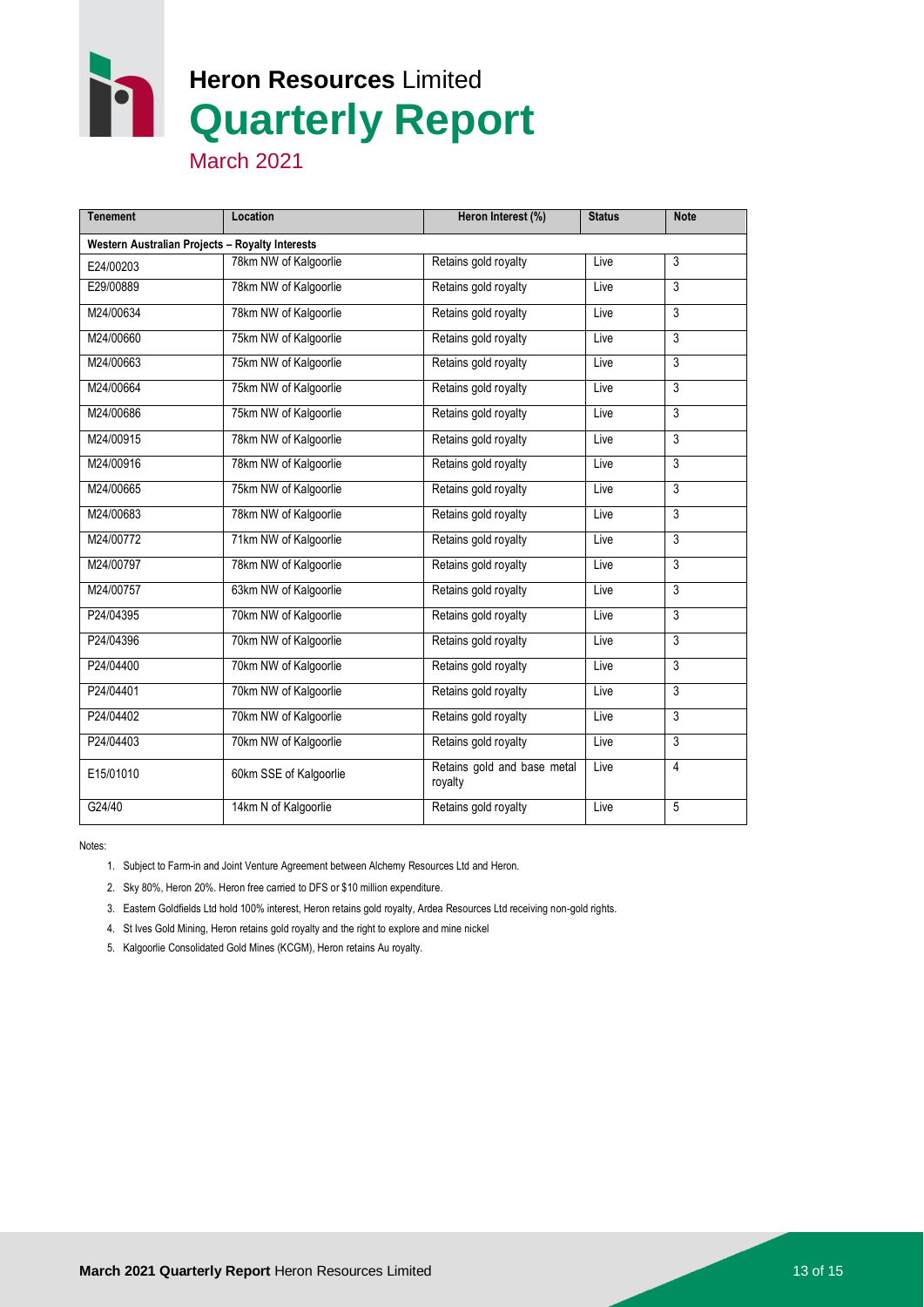

March 2021

#### **Issued and quoted securities at end of current quarter**

 *Description includes rate of interest and any redemption or conversion rights together with prices and dates.*

|                                                                                                                                                                                   | Total<br>number                | Number<br>quoted | Issue price per<br>security<br>(see note 3)<br>( \$) | Amount paid up per<br>security (see note 3)<br>$($ \$) |
|-----------------------------------------------------------------------------------------------------------------------------------------------------------------------------------|--------------------------------|------------------|------------------------------------------------------|--------------------------------------------------------|
| 9.1 Preference securities<br>(description)                                                                                                                                        |                                |                  |                                                      |                                                        |
| 9.2 Changes during Quarter<br>(a) Increases through share<br>issues<br>Decreases through returns<br>(b)<br>of capital, buybacks,<br>redemptions                                   |                                |                  |                                                      |                                                        |
| <b>Ordinary securities</b><br>9.3 Changes during Quarter<br>(a) Increases through share<br>issues<br>(b) Decreases through returns<br>of capital, buybacks                        | 428,664,605                    | 428,664,605      |                                                      |                                                        |
| 9.4 Convertible debt securities<br>(description)<br>9.5 Changes during Quarter<br>Increases through issues<br>(a)<br>Decreases through<br>(b)<br>securities matured,<br>converted | 34,995,220                     | 34,995,220       | US\$1.00                                             | US\$1.00                                               |
| 9.6 Options/Performance Rights<br>(description and conversion factor)                                                                                                             | 250,000 (Perf<br><b>Rights</b> | Nil              | <b>Exercise Price</b><br>\$Nil                       | <b>Expiry Date</b><br>1 July 2021                      |
| 9.7 Issued during Quarter<br>9.8 Exercised during Quarter                                                                                                                         |                                |                  |                                                      |                                                        |
| 9.9 Expired during Quarter                                                                                                                                                        |                                |                  |                                                      |                                                        |
| 9.10 Debentures<br>(totals only)                                                                                                                                                  |                                |                  |                                                      |                                                        |

**Compliance 2.2 Details of outlays made by other entities to establish or increase their share in projects in which the reporting entity has an interest.**

9.11 Unsecured notes (totals only)